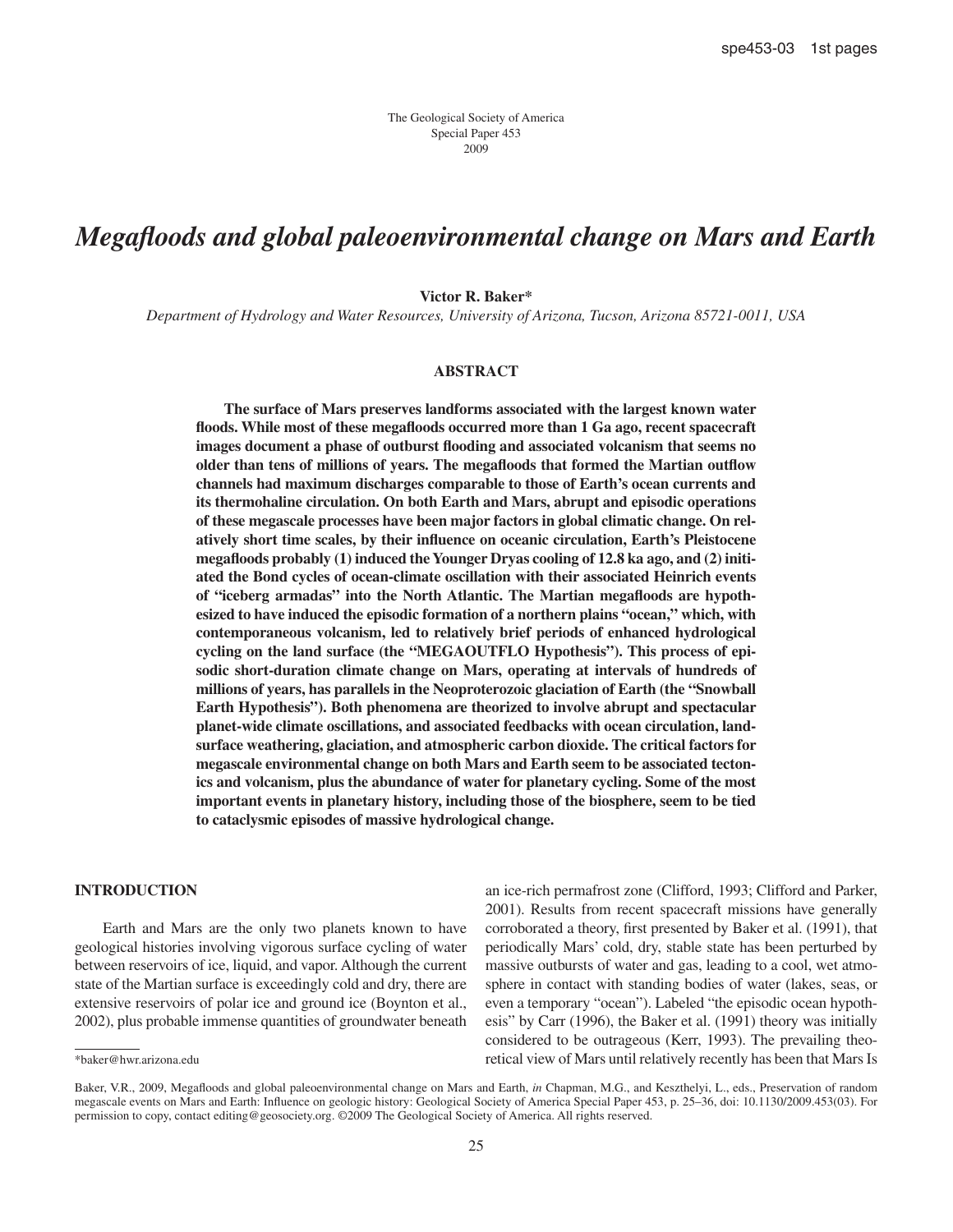continuously Dead and Dry Except during the Noachian (MID-DEN). (The Noachian is the "early Mars" epoch, extending from 4.5 to  $\sim$ 3.8 Ga ago). The MIDDEN hypothesis is finally being recognized as inconsistent with numerous important aspects of Martian geology, including extensive evidence for very recent water-related landforms (e.g., Baker, 2001, 2004, 2005). In light of the new evidence, the original Baker et al. (1991) hypothesis has been regenerated as MEGAOUTFLO: "Mars Episodic Glacial Atmospheric Oceanic Upwelling by Thermotectonic FLood Outburst" (Baker et al., 2000; see also, Kargel, 2004).

On Earth the oceans are integral to long-term climate change. Their currents distribute heat between the equator and the poles. For example, the Gulf Stream flows at discharges of up to 100 sverdrups (Sv), involving relatively slow moving water 1 km in depth and 50–75 km wide. (The sverdrup, equivalent to  $1 \times 10^6$  m<sup>3</sup>/s, is the unit of discharge for both ocean currents and megafloods.) As northward-flowing Atlantic Ocean seawater evaporates and becomes more saline, it increases in density, eventually sinking in the northern Atlantic. This process forms a portion of the great global thermohaline circulation pattern, which acts as a conveyor belt for heat in the oceans. However, this global-scale circulation pattern was disrupted during the last glaciation when megafloods (floods with peak discharges on the order of a Sv or more) introduced relatively low-density, freshwater lids over large areas of ocean surface. The resulting disruption of sea-surface temperatures and density structure drastically altered the meridional transport of heat on a global scale. Earth's global climate was altered on time scales of decades to centuries (Broecker et al., 1989; Barber et al., 1999). Thus both Earth and Mars have aspects of their long-term hydrological cycles that involve the cataclysmic-flood triggering of major epochs of global paleoenvironmental change.

#### **MEGAFLOODS**

High-energy megafloods are planetary-scale phenomena, associated with glacier outburst settings, glacial lake spillways, and the immense outflow channels of Mars (Baker, 2002). Paleohydraulic analyses of these floods show that their peak discharges can be comparable to those of ocean currents (Table 1). Collectively, discharges from all the Martian outflow channels may have totaled as much as 100–1000 Sv (Baker et al., 1991). These values imply total released reservoir volumes of  $10<sup>5</sup>-10<sup>7</sup>$  km<sup>3</sup> of water, using scaling relationships for terrestrial superfloods (Baker et al., 1993). The higher volumes from these preliminary calculations match the volume of water estimated from Martian topography to have ponded on the surface of the planet, mainly in a temporary "ocean" on its northern plains (Parker et al., 1993; Head et al., 1999).

#### **Martian Outburst Flooding**

The Martian outflow channels involve the immense upwelling of cataclysmic flood flows from subsurface sources (Baker and Milton, 1974), mostly during later periods of Martian history, after termination of the heavy bombardment phase at ~3.9 Ga. The huge peak discharges implied by the size and morphology of the outflow channels (Baker et al., 1992) are explained by several models (Table 2). A popular view is that a warm, wet climate phase during the heavy bombardment was followed by a progressively thickening ice-rich permafrost zone during subsequent cold and dry Martian history. The outflow channels result from releases of subsurface water that was confined by this process (Carr 1979, 2000; Clifford and Parker 2001). Certainly, there is strong evidence, notably from impact crater morphologies (Carr 1996), that much of the Martian surface is underlain by a thick ice-rich permafrost zone, a "cryolithosphere" (Kuzmin et al. 1988). However, the geological record shows that volcano-icewater interactions are commonly associated with outburst flood channels. Thus episodic heat flow and volcanism (Baker et al. 1991) affords an alternative to the linear model of progressive pressurization of confined water by cryosphere thickening. The MEGAOUTFLO hypothesis envisions long periods (perhaps on the order of  $10<sup>8</sup>$  a) during which Mars has a stable atmosphere that is cold and dry like that of today, with nearly all its water trapped as ground ice and underlying groundwater. The stable state is punctuated by relatively short-duration (perhaps  $10<sup>4</sup>$  or  $10<sup>5</sup>$  a) episodes of quasistable conditions that are warmer and wetter than those at present.

The energy for the immense outflow channel floods could have been supplied by the thermal and tectonic effects of immense mantle plumes. In this MEGAOUTFLO scenario, gas hydrate in the Martian permafrost zone is destabilized by episodes of very high heat flow (and associated volcanism), thereby releasing radiatively active gas from the lower permafrost zone (2 to 3 km depths). This process could involve carbon dioxide or methane (Kargel et al., 2000; Max and Clifford, 2001; Tanaka et al., 2001). The dissolved gas from the underlying groundwater and the gas released from ice in the permafrost zone would contribute to explosively pressurized slurries of water and sediments in massive outbursts (Komatsu et al., 2000). In the atmosphere these radiatively active gases can generate a transient greenhouse that would coincide with the immense pondings of water produced by the outburst floods.

Exceptionally young outflow channels and associated volcanism occur in both the Cerberus plains and the Tharsis regions of Mars (Hartmann and Berman, 2000; Mouginis-Mark 1990; Tanaka et al., 2005). Data from the Mars Global Surveyor (MGS) show that localized water releases, interspersed with lava flows, occurred approximately within the last 10 Ma (Berman and Hartmann 2002, Burr et al. 2002). The huge discharges associated with these floods and the temporally related volcanism should have introduced considerable water into active hydrological circulation on Mars. The remarkable evidence for very recent outburst floods (Burr et al., 2002) suggests that a relatively small MEGAOUT-FLO episode occurred recently on Mars. Evidence for extensive sulfate salts on the Martian surface (Paige, 2005) is also consistent with this model, in that the  $SO_2$  and water generated from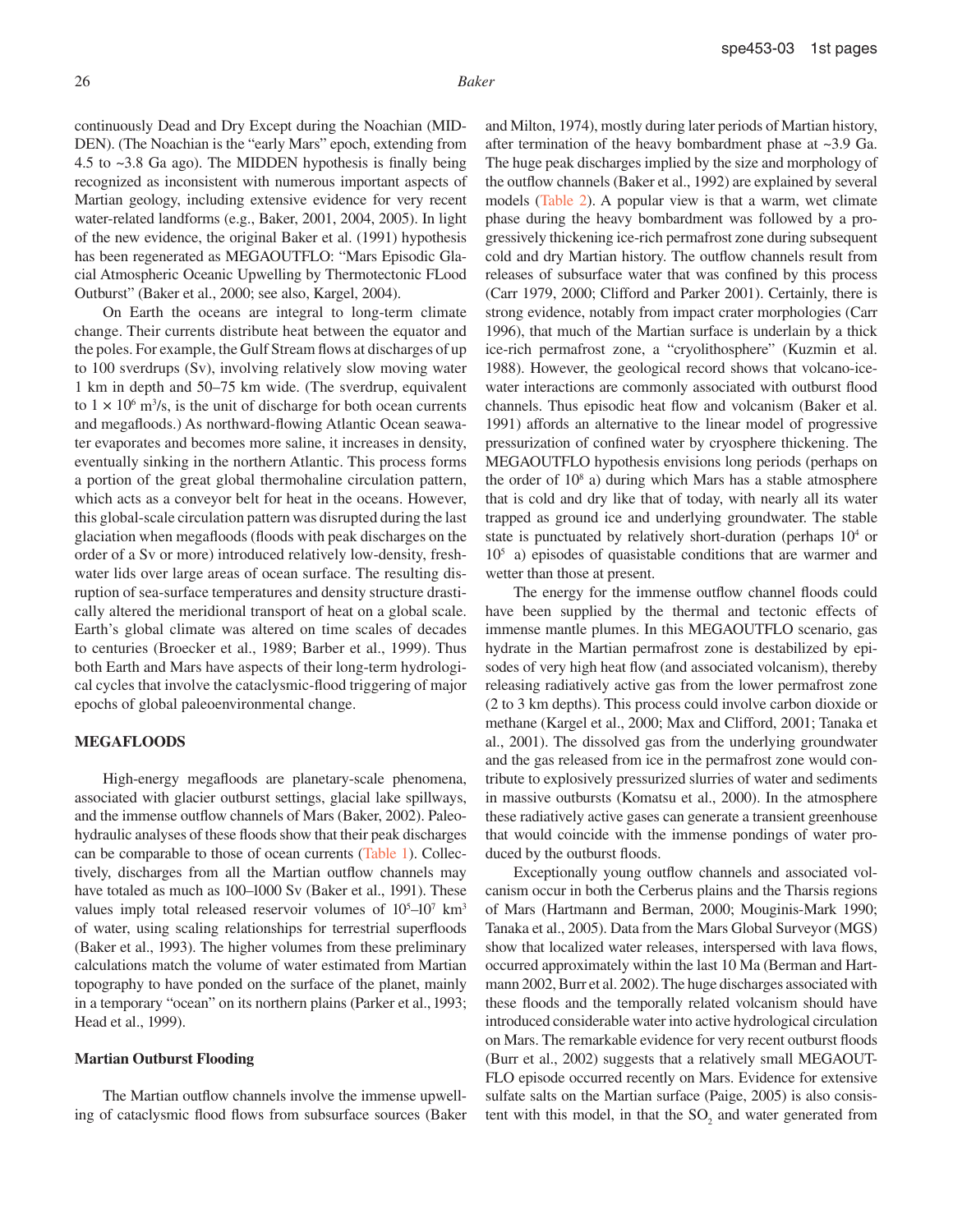## *Megafl oods and global paleoenvironmental change* 27

| Location                   | Width<br>(km) | Depth<br>(m) | Velocity<br>(m/s) | <b>Discharge</b><br>(Sv) | References                              |  |  |
|----------------------------|---------------|--------------|-------------------|--------------------------|-----------------------------------------|--|--|
| Missoula Flood (Rathdrum)  | 6             | 150          | 22                | 20                       | Baker (1973); O'Connor and Baker (1992) |  |  |
| Altai Flood (Central Asia) | 2.5           | 400          | 25                | 20                       | Baker et al. (1993)                     |  |  |
| Maadim Vallis (Mars)       | 5             | 100          | 10                | 5                        | Irwin et al. (2004)                     |  |  |
| Mangala Vallis (Mars)      | 14            | 100          | 15                | 20                       | Komar (1979)                            |  |  |
| Kasei Vallis (Mars)        | 83            | 374          | 32                | 1000                     | Robinson and Tanaka (1990)              |  |  |
| <b>Gulf Stream</b>         | $50 - 75$     | 1000         | 1–3               | 100                      | Gross (1987)                            |  |  |

TABLE 1. PROPERTIES OF VARIOUS MEGAFLOODS AND MEGAFLOWS

| INDEE 2. MEONI EOOD OENERN HON (MARO)                    |                        |                                                                  |  |  |  |  |
|----------------------------------------------------------|------------------------|------------------------------------------------------------------|--|--|--|--|
| Mechanism                                                | Examples               | References                                                       |  |  |  |  |
| Subice volcanism                                         | <b>Chryse Channels</b> | Masursky et al. (1977); Chapman et al. (2003)                    |  |  |  |  |
| Lake spillways                                           | Maadim Vallis          | Irwin et al. (2004)                                              |  |  |  |  |
|                                                          | Mangala Vallis         | Zimbelman et al. (1992)                                          |  |  |  |  |
| Hydrostatic pressure in large-scale<br>confined aquifers | Chryse Channels        | Carr (1979, 2000)                                                |  |  |  |  |
| Liquefaction and mudflows                                | Ravi Vallis            | Nummedal and Prior (1981)                                        |  |  |  |  |
| Pressurized water release                                | Mangala Vallis         | Tanaka and Chapman (1990)                                        |  |  |  |  |
| From fractures, graben, dikes                            | Athabasca Vallis       | Burr et al. (2002)                                               |  |  |  |  |
| Decompression of CO                                      | General                | Hoffman (2000)                                                   |  |  |  |  |
| Decompression/melting of CO and<br>expulsion of water    | General                | Milton (1974); Komatsu et al. (2000);<br>Max and Clifford (2001) |  |  |  |  |

TABLE 2. MEGAFLOOD GENERATION (MARS)

| Mechanism                       | Example                                          | <b>Discharge</b>                          | References                                                                                                      |
|---------------------------------|--------------------------------------------------|-------------------------------------------|-----------------------------------------------------------------------------------------------------------------|
| Subglacial volcanism            | Icelandic Jokulhlaups                            | $0.1 - 1.0$                               | Bjornsson (2002)                                                                                                |
| Lake spillways                  | <b>Bonneville</b><br>Strait of Dover             | 10                                        | O'Connor (1993)<br>Smith (1985)                                                                                 |
| Ice-dammed lake failure         | Missoula<br>Altai<br>Agassiz<br>Agassiz, Ojibway | $10 - 20$<br>$10 - 20$<br>0.3<br>$5 - 10$ | O'Connor and Baker (1992)<br>Baker et al. (1993); Herget (2005)<br>Teller et al. (2002)<br>Clarke et al. (2004) |
| Pressurized subglacial outburst | Livingstone Event<br>(Laurentide Ice Sheet)      | 60                                        | Shaw (1996)                                                                                                     |

the volcanism and flood outburst would have produced the acid conditions to generate extensive sulfate salt emplacement on the Martian surface. The recent MEGAOUTFLO episode may also have been a trigger for water migration, leading to ice emplacement (Baker, 2003) in latitudinal zonation for which orbital variations likely acted as the pacemaker (Head et al., 2003).

## **Terrestrial Glacial Floods**

Some Earth megafloods also derive from ice-volcano interactions (Table 3). However, ice-marginal lakes are the sources of the largest, well-documented (and noncontroversial) glacial megafl oods. Perhaps the most famous example is Glacial Lake Missoula, which formed south of the Cordilleran Ice Sheet, in the northwestern United States (Baker, 1973). The Purcell Lobe of the Ice Sheet extended south from British Columbia to the basin of modern Pend Oreille Lake in northern Idaho. It thereby impounded the Clark Fork River drainage to the east, forming Glacial Lake Missoula in western Montana. At maximum extent this ice-dammed lake held a water volume of  $\sim$ 2500 km<sup>3</sup> with a depth of 600 m at the dam. The lake covered 7500 km<sup>2</sup>, and it held a volume of  $\sim$ 2500 km<sup>3</sup>. Cataclysmic failure of the ice dam impounding this lake resulted in discharges up to ~20 Sv (O'Connor and Baker, 1992). On land these flows produced the distinctive erosional and depositional features of the Channeled Scabland, including scabland bedrock erosion, streamlining of residual uplands, large-scale scour around obstacles, depositional bars, giant current ripples, and huge sediment fans (Baker, 1981).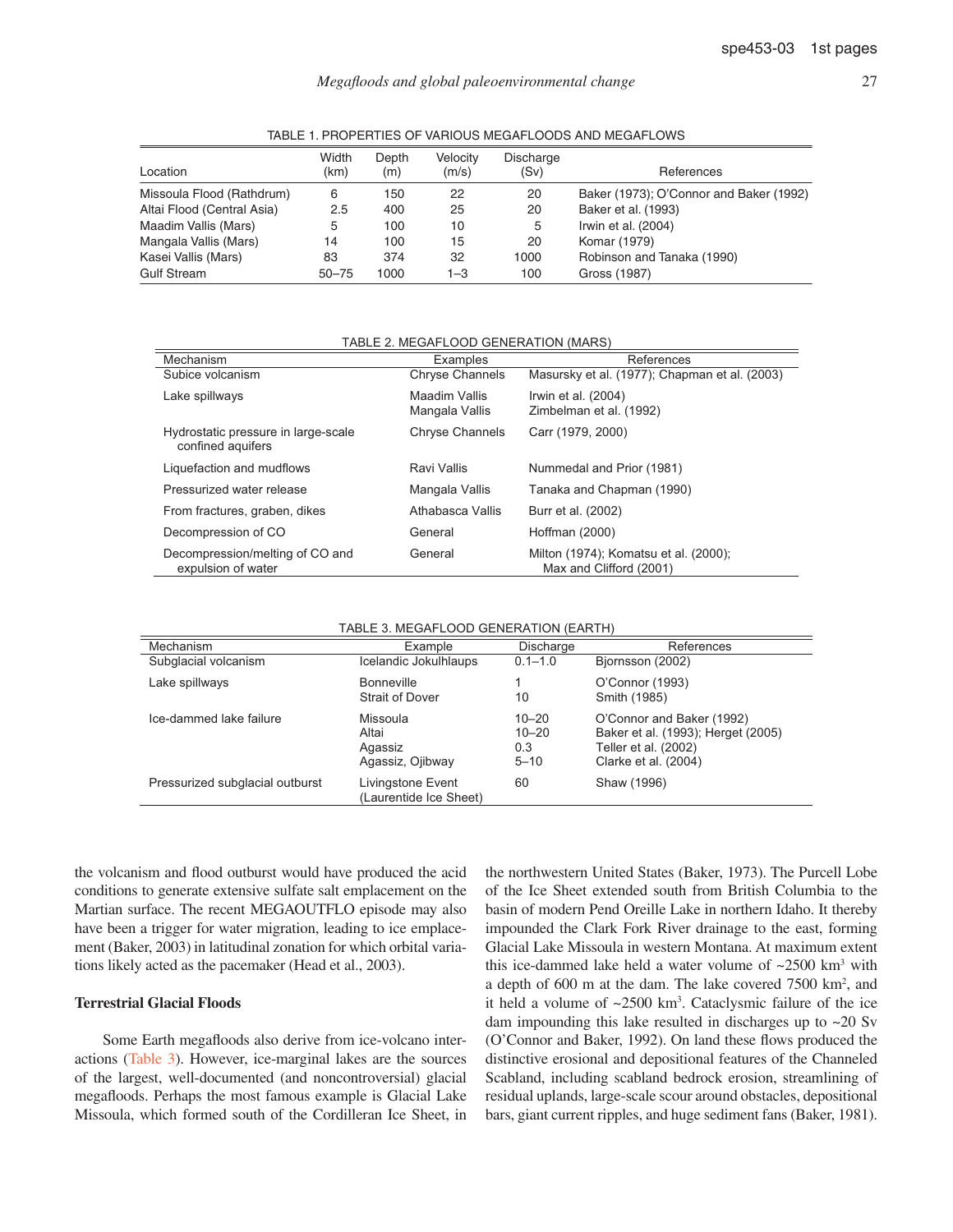Upon reaching the Pacific Ocean the Missoula floodwaters continued flowing down the continental slope as hyperpycnally generated turbidity currents. The sediment-charged floodwaters followed the Cascadia submarine channel into and through the Blanco Fracture Zone and out onto the abyssal plain of the Pacific. As much as 5000 km<sup>3</sup> of sediment may have been carried and distributed as turbidites over a distance of 2000 km west of the Columbia River mouth (Normark and Reid, 2003).

The largest well-documented glacial megalake formed in north-central North America in association with the largest glacier of the last ice age, the Laurentide Ice Sheet. This ice sheet is known to have been highly unstable throughout much of its history. Not only did freshwater discharges from the glacier result in ice-marginal lakes; outbursts of meltwater into the Atlantic Ocean may have generated climate changes by influencing the thermohaline circulation of the North Atlantic Ocean (Teller et al., 2002). As the Laurentide Ice Sheet of central and eastern Canada retreated from its late Quaternary maximum extent, it was bounded to the south and west by immense meltwater lakes, which developed in the troughs that surrounded the ice. As the lake levels rose, water was released as great megafloods, which carved numerous spillways into the drainages of the Mississippi, St. Lawrence, and Mackenzie Rivers (Kehew and Teller, 1994). The greatest megafloods developed from the last of the icemarginal lakes, a union between Lake Agassiz in south-central Canada and Lake Ojibway in northern Ontario. The resulting megalake held  $\sim$ 160,000 km<sup>3</sup> of water, which was released subglacially ~8200 a ago under the ice sheet and into Labrador Sea via the Hudson Strait (Clarke et al., 2004).

A Laurentide meltwater-discharge event around 13,350 yr B.P. used the Hudson River valley. This megaflood drained Glacial Lakes Iroquois, Vermont, and Albany by breaching a moraine dam at the Narrows in New York City. It also initiated a short-lived (<400 a) cold event by diminishing the thermohaline circulation (Donnelly et al., 2005). The common influence of terrestrial megafloods is to generate more glacial conditions than what was prevailing immediately prior to the flooding.

Lowland glacial lakes of Siberia involved the expansion of huge Quaternary ice sheets that covered the shallow seas north of Eurasia and blocked north-flowing rivers, notably the Ob, Irtysh, and the Yenesei. In the 1970s Mikhail G. Grosswald recognized that, as in North America, the resulting proglacial lakes were immense and involved important diversions of meltwater through huge spillways (Grosswald, 1980). In European Russia, water that previously flowed to the Arctic was instead conveyed to the south-flowing Dnieper and Volga Rivers. More importantly, the great north-flowing Siberian Rivers, the Irtysh, Ob, and Yenesei, emptied into a megalake, Lake Mansi, which drained southward through the Turgai divide of north-central Kazakhstan to the basin of the modern Aral Sea. The Aral, in turn, drained though a spillway at its southwestern end into the Caspian, which expanded to a Late Quaternary size over twice its modern extent, known as the Khvalyn paleolake. The Khvalyn paleolake spilled westward through the Manych spillway into the Don valley, then

to the Sea of Azov, and through the Kerch Strait to the Euxine Abyssal Plain (the floor of the modern Black Sea). Then, disconnected from the Agean and filled by freshwater (the New Euxine phase), the glacial meltwater filled the Black Sea basin. This basin functioned in two modes during the Quaternary. Its cold-climate mode was a freshwater lake (that may have filled and drained through the northwestern Turkey to the Agean). Its warm-climate phase involved rising global sea level, inducing salt-water invasions through the Turkish straits to form the saline Black Sea, the last of which occurred ~8000 a ago, an inundation that may have inspired the story of Noah (Ryan et al., 2003).

## **Subglacial Megaflood Hypotheses**

Over the past 20 a, a controversial theory has emerged for immense cataclysmic flooding beneath the continental ice sheets of the last terrestrial glaciation. As outlined by Shaw (1996) this theory derives from inferred origins for a variety of enigmatic subglacial landforms, involving water erosion and deposition. These landforms include drumlins (Shaw, 1983, 2002; Shaw et al., 1989), Rogen moraines (Fisher and Shaw, 1993), large-scale bedrock erosional flutings and streamlining (Kor et al., 1991), gravel sheets in eskers (Brennand and Shaw, 1994), hummocky terrain (Munro and Shaw, 1997), pendant bars (Sjogren and Rains, 1995), and tunnel channels (valleys) (Shaw, 1988). Though commonly explained by subglacial ice deformational processes and related, small-scale water flows, the genesis of these features cannot be observed in modern glaciers that are much smaller than their late Quaternary counterparts. Shaw (1996) explains the assemblage of landforms as part of an erosional/depositional sequence beneath continental ice sheets that precedes regional ice stagnation and esker formation with a phase of immense subglacial sheet floods, which, in turn, follows ice-sheet advances that terminate with surging, stagnation, and melt-out. Shaw (1996) proposes that peak discharges of tens of sverdrups are implied by the late Quaternary subglacial landscapes of the southern Laurentide Ice Sheet. Release volumes are also huge. Blanchon and Shaw (1995) propose that a 14 m sealevel rise at 15 ka resulted from such megaflooding.

Shoemaker (1995) provides some theoretical support for Shaw's model, though at smaller flow magnitude levels. Arguments against the genetic hypotheses for the landforms are given by Benn and Evans (1998). Walder (1994) criticizes the hydraulics, and Clarke et al. (2005) object that the theory requires unreasonably huge volumes of meltwater to be subglacially or supraglacially stored and then suddenly released.

Subglacial cataclysmic flooding has recently been proposed for the Mid-Miocene ice sheet that overrode the Transantarctic Mountains (Denton and Sugden, 2005). Spectacular scabland erosion occurs on plateau and mountain areas up to 2100 m in elevation, over an 80-km mountain front. The inferred highenergy flooding could have been supplied from subglacial lakes, such as modern Lake Vostok (Siegert, 2005). Such lakes would have formed beneath the thickest, warm-based portion of the ice sheet, located inland (west) of the mountains (Sugden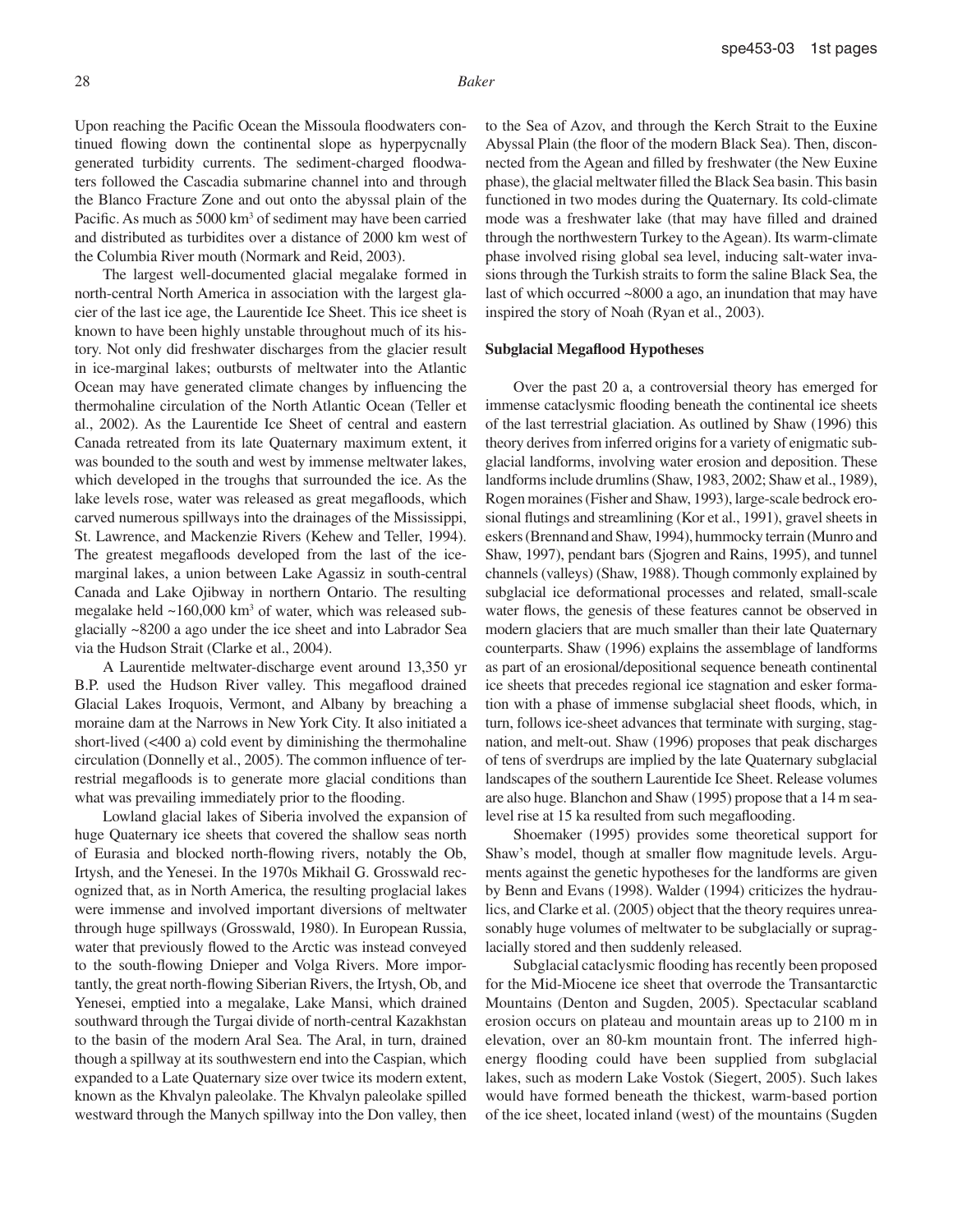and Denton, 2004). Thinner ice overlying the mountains was probably cold-based, thereby generating a seal that could be broken when the pressure of water in the lakes, confined by thick overlying ice, reached threshold values. The water from the lakes would move along the ice-rock interface, along the pressure gradient up and across the mountain rim. The highvelocity flooding would be further enhanced to catastrophic proportions as conduits were opened by frictional heat in the subglacial flows (Denton and Sugden, 2005).

Perhaps the most spectacular hypothesized subglacial flooding is Grosswald's (1999) proposal that much of central Russia was inundated in the late Quaternary by immense outbursts from the ice-sheet margins to the north. Using satellite imagery to map large-scale streamlined topography and flowlike lineations, Grosswald (1999) infers that the entire Arctic Ocean was confined beneath an ice sheet that grew from converging ice shelves, which coalesced from the ice sheets that formed on the northern margins of the surrounding continents. This water then broke out during the Pleistocene from a point in northwestern Siberia, flowing toward the Caspian and then to the Black Sea. The pathway is approximately similar to that of the Turgai and Manych Spillways, noted above. However, this hypothesis, which has some similarities to proposals for subglacial megaflooding, has not been adequately tested in the field.

#### **GLOBAL CONSEQUENCES**

#### **Earth's Oceans**

Earth's oceans constitute a vast, interconnected body of water that covers ~70% of the planet's surface. Moreover, this water body has persisted throughout at least the last 3.9 Ga of planetary history, acting as a stabilizing force in the planet's climate engine. Nevertheless, important changes occur during Earth's ice ages, when large volumes of water transfer from the ocean to solid ice accumulation on the land.

The connections between Pleistocene ice sheets and the oceans are still very poorly understood. An important link is inferred from relatively brief (100- and 500-a) intervals in which thick marine layers of ice-rafted material were widely distributed across the North Atlantic. Called "Heinrich Events," these layers are thought to record episodes of massive iceberg discharge from unstable ice sheets (Bond and Lotti, 1995). The youngest Heinrich events date to 17,000 (H1), 24,000 (H2), and 31,000 (H3) a ago. Closely related is the Younger Dryas (YD) event, a global cooling at 12,800 a ago, which is also associated with North Atlantic ice-rafted rock fragments. There is evidence from corals at Barbados that sea level rose spectacularly, ~20 m during H1 and ~15 m just after YD. Such rises would require shortterm freshwater fluxes to the oceans, respectively, of  $\sim$ 14,000 and 9000 km3 /a (Fairbanks, 1989). These events are thought to relate to ice-sheet collapse, reorganization of ocean-atmosphere circulation, and release of subglacial and proglacial meltwater, most likely during episodes of cataclysmic megaflooding.

## **Mars' "Oceans"**

Evidence for persistent standing bodies of water on Mars is abundant (Chapman, 1994; Scott et al., 1995; Cabrol and Grin, 1999, 2001). Despite the lack of direct geomorphological evidence that the majority of Mars' surface was ever covered by standing water, the term "ocean" has been applied to temporary ancient inundations of the northern plains, which did not persist through the whole history of the planet. Although initially inferred from sedimentary landforms on the northern plains (e.g., Lucchitta et al., 1986), inundation of the northern plains has been most controversially tied to identifications of "shorelines" made by Parker et al. (1989, 1993). Failure to confirm some of the shoreline landforms on the newer Mars Orbiter Camera (MOC) imagery led some to reject the ocean hypothesis (Malin and Edgett, 1999, 2001), though it is only various shoreline interpretations that can be rejected in this manner, not the hypothesis of plains inundation. Nevertheless, the MGS data confirm the initial observations of a regionally mantling layer of sediment, now called the Vastitas Borealis Formation, covering perhaps 3 × 107 km2 of the northern plains (Head et al., 2002). This sediment is contemporaneous with the post-Noachian outflow channels, and it was likely emplaced as the sediment-laden outflow channel discharges became hyperpycnal flows upon entering ponded water on the plains (Ivanov and Head, 2001). In another scenario, Clifford and Parker (2001) envision a Noachian "ocean," contemporaneous with the highlands valley networks and fed by a great fluvial system extending from the south polar cap, through Argyre and the Chryse Trough, to the northern plains.

The MEGAOUTFLO model ascribes the episodic formation of Oceanus Borealis on the northern plains of Mars as merely one component of a cycle. Phenomenally long epochs of post-heavybombardment time during which the Mars surface had extremely cold and dry conditions are punctuated by short-duration  $(\sim 10^4$  $-10<sup>5</sup>$  a) episodes of quasistable conditions, considerably wetter and somewhat warmer than those prevailing today at the planet's surface. The transition from the long-persistent cold-dry state was induced by cataclysmic outbursts of huge flood flows from the Martian outflow channels.

#### **Megaflood-Ocean Interactions**

Terrestrial megafloods influence the global climate system through their interactions with the ocean. A megaflood can enter the ocean either (1) as a buoyant spreading freshwater plume over higher density (salty) seawater (Kourafalou et al., 1996), or (2) as a descending flow of sediment-laden, high-density fluid, known as a hyperpycnal flow (Mulder et al., 2003). The turbidity current deposits of hyperpycnal flows may extend across hundreds, even thousands of kilometers of abyssal plain seafloor, as in the case of the Missoula Floods of the Cordilleran Ice Sheet (Normark and Reid, 2003). Nevertheless, these flows gradually lose momentum as they drop their sediment loads, thereby releasing low-density freshwater from the bottom of deep ocean basins. The buoyant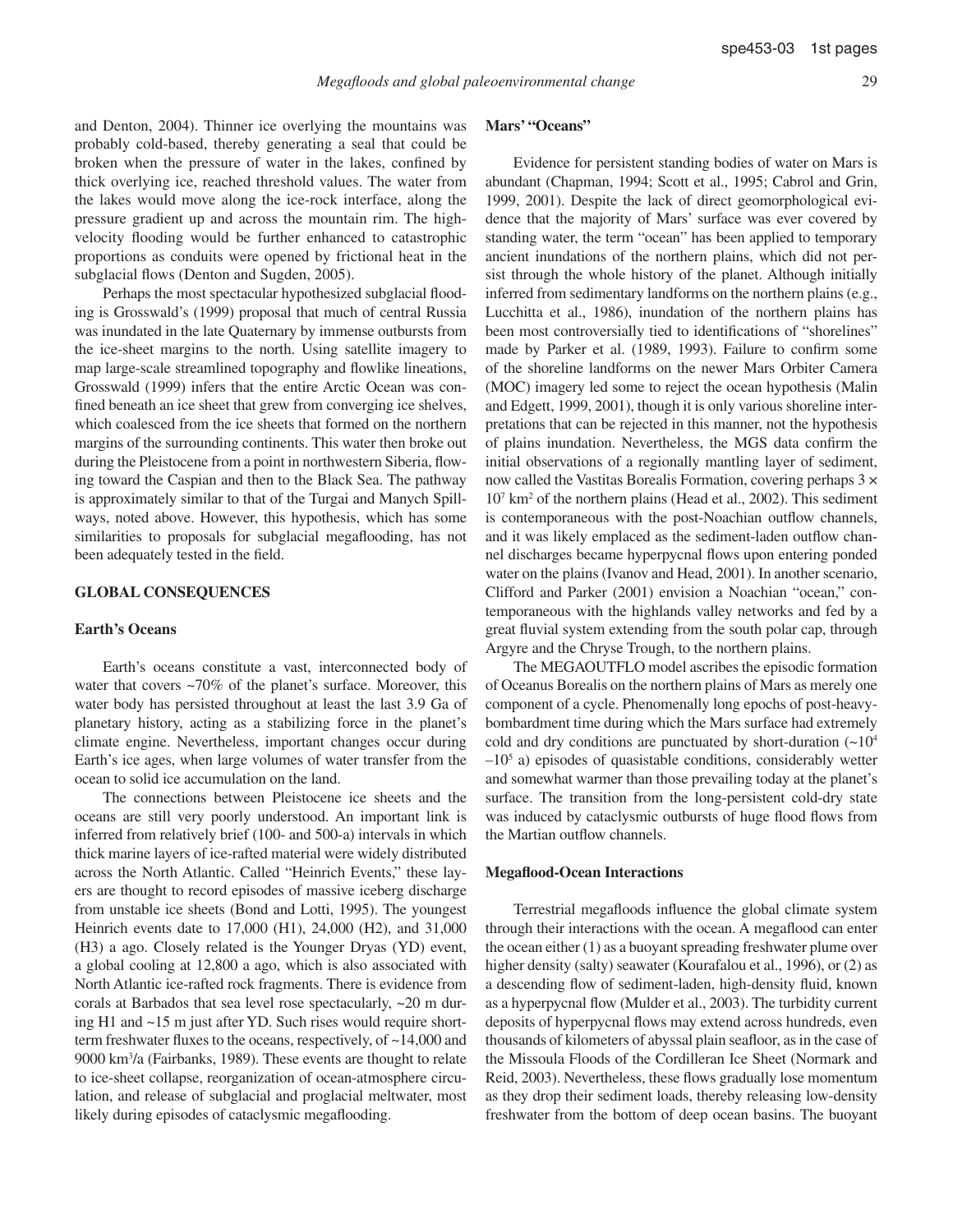Sediment-charged Martian floods from outflow channels (Baker, 1982) would have entered the ponded water body on the northern plains as powerful turbidity currents. This is the reason for the lack of obvious deltalike depositional areas at the mouths of the outflow channels. High-velocity floods, combined with the effect of the reduced Martian gravity (lowering the settling velocities for entrained sediment) promotes unusually coarse-grained washload (Komar, 1980), permitting the turbidity currents to sweep over the entire northern plains. The latter are mantled by a vast deposit, the Vastitas Borealis Formation, which covers almost  $3 \times 10^7$  km<sup>2</sup>, or approximately one-sixth of the planet's area. This sediment is contemporaneous with the post-Noachian outflow channels, and it was likely emplaced as the sediment-laden outflow channel discharges became hyperpycnal flows upon entering ponded water on the plains (Ivanov and Head 2001). In another scenario, Clifford and Parker (2001) envision a Noachian "ocean," contemporaneous with the highlands valley networks, and fed by a great fluvial system extending from the south polar cap, through Argyre and the Chryse Trough, to the northern plains.

## **GLOBAL PALEOENVIRONMENTAL CHANGE**

Today Mars is too cold and dry to have an Earth-like climate as a stable condition. Its stable state is not to have liquid water on its surface. Earth may also have experienced Mars-like climate phases in its remote past, but these were not stable climatic states. The stable condition for Earth is to have its ocean and atmosphere in continual contact, thereby moderating the climate. Even during its stable periods, such as the current glacial/interglacial cycling, Earth has been subject to short-term climatic changes of considerable magnitude. As noted above, massive floods of freshwater into the oceans are definitely a factor in cataclysmic climate change for the Quaternary Earth. However, this influence also interacts with many other processes that are only partially understood. Among these are (1) releases of methane from gas hydrates, stored in the sediments of the upper continental slopes of the seafl oor (Kennett et al., 2000); and (2) changes in atmospheric carbon dioxide (Pierrehumbert, 2004); changes in icesheet dimensions (Stuut et al., 2004); and changes in biological productivity (Dugdale et al., 2004). It is clear that feedback processes are involved in the mutual interactions of these and other components of the global climate system. Could such feedback processes ever have driven Earth to ultraextreme climates?

## **"Icehouse" and "Greenhouse" Earth**

In the 1960s atmospheric scientists began employing relatively simple energy-balance climate models to investigate feedback mechanisms for Earth's climate system. One important problem they encountered was the "faint young sun paradox," wherein solar irradiance is known to be increasing through time as a consequence of the thermonuclear evolution of the Sun. If the early Earth received much less irradiance, perhaps ~30% less during its first billion years (Gough, 1981), its surface should have become totally frozen. The initial growth of ice sheets induced by lower solar irradiance will be subsequently enhanced by the ice-albedo effect on climate change (Budyko, 1966). This positive feedback creates a fundamental instability (Erikson, 1968; Budyko, 1969; Sellers, 1969) such that a "runaway" cooling occurs after about half Earth's surface becomes ice covered.

The 1960s climate modelers knew geological evidence indicated that, at least generally for the last 3.9 Ga, Earth has had liquid oceans and related aqueous processes on its surface. The paradox is further enhanced by the presumption that Earth's frozen state would be irreversible. The ice-covered Earth would have such a high albedo that even the progressive increase in solar irradiance would never be able to bring mean surface temperatures above freezing. In essence this frozen Earth would have a climate very similar to that of present-day Mars. Without the moderating influence of ocean-atmosphere interactions, annual temperatures everywhere would remain below freezing. As on Mars, however, there would be huge diurnal and seasonal temperature oscillations, so that local summer temperatures would reach afternoon highs above freezing. The cycling of water would be extremely limited, dominated by sublimation instead of evaporation, even though immense reservoirs of water would be present beneath the frozen surfaces of the oceans.

The resolution to the "faint young sun paradox" is generally believed to be the greenhouse effect of carbon dioxide. Over long geological time scales Earth's "greenhouse" is presumably stabilized by the interaction of plate tectonics with the global carbon cycle (Walker et al., 1981). Carbon dioxide released through volcanoes continually adds to the atmosphere, but it is removed by precipitation over the continents. The dissolved carbon dioxide produces a slightly acidic precipitation, which reacts with silicate minerals, thereby generating mobile metal cations, silica, and bicarbonate. These eventually get precipitated, commonly in the shells and tests of marine organisms. Subduction of the seafloor, enriched in silica and carbonates, generates metamorphic reactions in Earth's mantle, liberating carbon dioxide, which rises with the magmas that subsequently degas at volcanoes, thereby completing the cycle. This long-term carbon cycle seems to operate with sufficient efficiency for Earth to remain in a "greenhouse" state, avoiding the "icehouse" state predicted by the "faint young sun paradox."

## **"Snowball Earth" Events**

Although Earth never entered a permanent "icehouse" state, it did experience major epochs of glaciation, such as the global cooling initiated in the Oligocene. Extending from 35 Ma to the present period of Quaternary glaciations, this period is only the most recent of several prolonged, extensive glaciations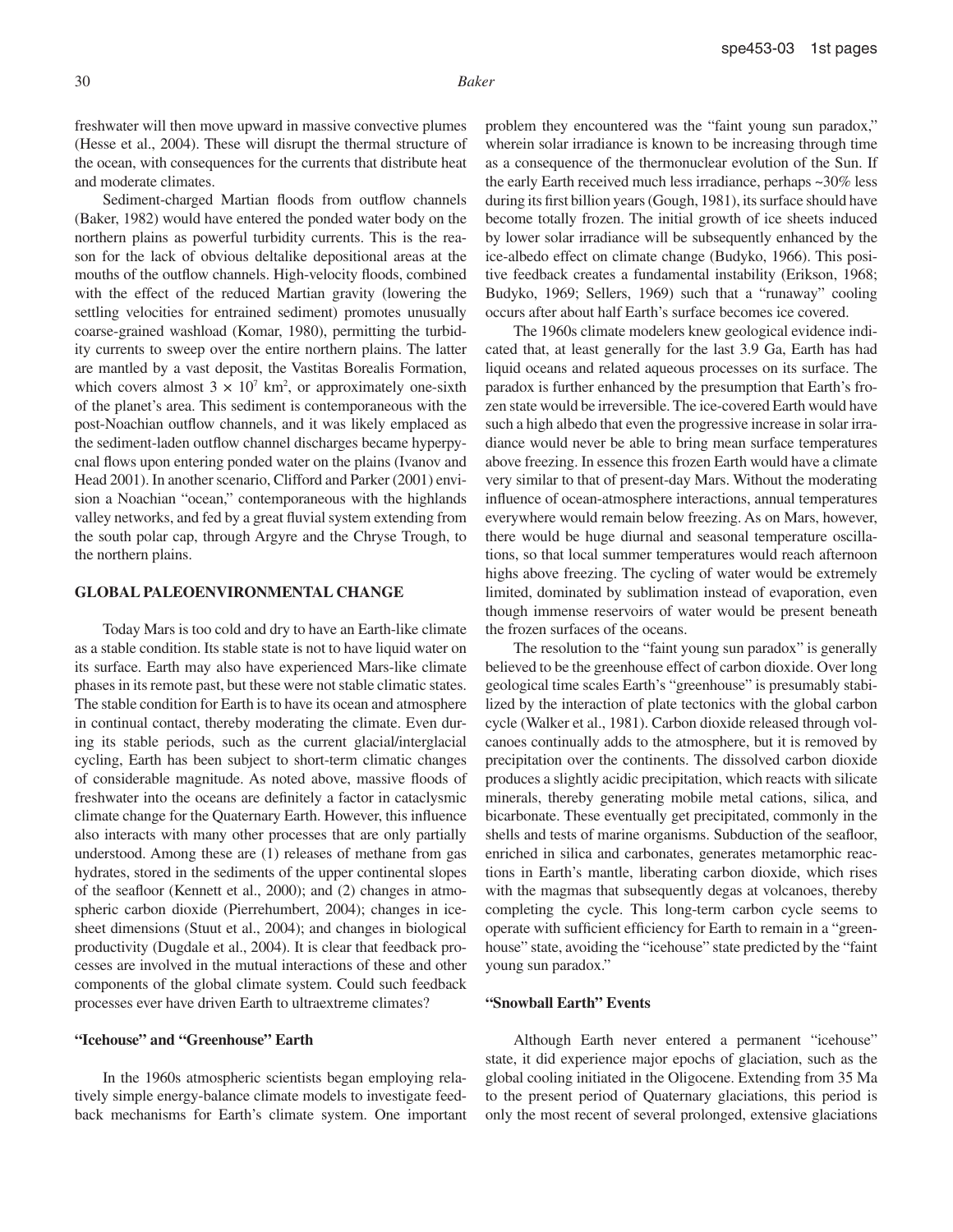(" megaglaciations"), each lasting several tens of Ma and separated by hundreds of Ma. Meglaciations also occurred during the Permian/Carboniferous, 320–260 Ma; the Neoproterozoic, 750–570 Ma; the Paleoproterozoic, 2400–2200 Ma; and possibly the Archean, 2990–2910 Ma (Crowell, 1999).

The Neoproterozoic megaglaciations are divided into an older phase, the Sturtian, and a younger phase, the Marinoan. The deposits associated with these glaciations are remarkable for (1) their widespread, low-latitude distribution (Harland, 1964; Evans, 2000); (2) the presence of banded iron formations (BIFs) which otherwise are common in the Earth record only prior to ~1.85 GA (Klein and Beukes, 1993), probably because of the evolution of oxygen in the atmosphere (Holland, 1994); and (3) very unusual cap carbonate deposits that commonly overlie the glacial deposits with knife-sharp contacts (Hoffman et al., 1998). Associated varved deposits and fossil ice wedges are interpreted to result from very strong seasonal temperature variations over long time periods (Williams, 1993). Williams (1975, 1993, 2005) explains these features as the result of extremely high obliquity (>54°) during Earth's early history.

Kirschvink (1992) introduced a hypothesis for the Neoproterozoic glaciations that he named the "Snowball Earth Hypothesis" (SBEH). During the Neoproterozoic, continental land masses were concentrated at middle to low latitudes. Because land is more reflective of solar energy than is ocean water, the energy-absorbing character of Earth's tropics was reduced. If temperatures could be lowered in such a situation by additional effects on the "greenhouse," runaway cooling might be initiated by the ice-albedo effect. One possible mechanism for this is the heavy precipitation over relatively small, low-latitude continents, resulting in carbon dioxide removal from the atmosphere because of intense silicate weathering (Hoffman and Schrag, 2002). As the Earth entered its "icehouse" phase, a global freezing over would isolate the oceans from the oxygenating effect of the atmosphere. The resulting anoxic conditions then lead to the concentration in seawater of ferrous iron from submarine hydrothermal sources (Kirschvink, 1992). However, as carbon dioxide was introduced by continuing volcanic emissions, atmospheric concentrations would build up, without the removal process of silicate weathering on the ice-covered continents. This eventually results, after several Ma, in a "super-greenhouse" that melts the global ice cover, reoxygenating the oceans so that they rapidly deposit their iron as the otherwise enigmatic BIFs (Kirschvink, 1992). Hoffman et al. (1998) added the explanation of the cap carbonates as the result of the newly exposed continental land surfaces experiencing especially intense weathering in the "supergreenhouse." The resulting immense flux of alkalinity (metal cations and bicarbonate) to the oceans would cover the cold-climate glacial deposits with the warm-climate carbonates.

The SBEH is criticized for its oversimplification of complex details of glaciological history and its presumed synchroneity of world-wide glaciations (Young, 2005). However, recent support for the cataclysmic terminations of the Marionoan and Sturtian glaciations is provided by the observation of sharp spikes of iridium in cap carbonates from the Eastern Congo craton (Bodiselitsch et al., 2005). The iridium is presumably introduced from extraterrestrial inputs to the global ice cover over several Ma. Rapid melting of the ice in the glacial-terminating "super-greenhouse" would then introduce the observed iridium spikes into the cap carbonates.

Schrag et al. (2002) propose that "snowball Earth" glaciations could have been initiated because the concentration of continental landmasses in the tropics would have been efficient sites for the burial of organic carbon. The associated oceanic anoxic conditions, generated by oceanic upwelling near these continents, would lead to methane production, concentrating the methane in gas hydrate reservoirs. The slow release of this methane would lead to the observed low values  $\delta$ C<sup>13</sup> immediately prior to the glaciations. The enhanced greenhouse conditions from the methane would accelerate  $CO_2$  removal from the atmosphere via silicate weathering on the tropical continents. Thus a methane greenhouse would gradually replace the carbon dioxide greenhouse. However, this situation is highly unstable because methane is rapidly destroyed by oxidation in Earth's atmosphere. When the gas hydrate reservoirs were exhausted, new methane could not be added to the atmosphere to replace what was lost, leading to the rapid collapse of the "greenhouse" and a runaway ice-albedo feedback that would take the planet to "icehouse" conditions, i.e., to a snowball glaciation.

There is considerable evidence suggesting that "snowball Earth" glaciations may have provided critical stimuli in regard to the evolution of life. The Neoproterozoic glaciations were followed by the Ediacara, the first large and diverse assemblage of animal fossils. The Paleoproterozoic event immediately precedes a phase of oxidative precipitation of iron and manganese that can be interpreted as a result of evolutionary branching in a superoxide enzyme in archaea and bacteria (Kirschvink et al., 2000).

#### **"MEGAOUTFLO" EPISODES**

The immense floods that initially fed Mars' hypothetical Oceanus Borealis could have been the triggers for hydroclimatic change through the release of radiatively active gases, including  $CO<sub>2</sub>$  and water vapor (Gulick et al., 1997). During the short-duration thermal episodes of cataclysmic outflow, a temporary coolwet climate would prevail. Water that evaporated off Oceanus Borealis would transfer to uplands, including the Tharsis volcanoes and portions of the southern highlands, where precipitation as snow promoted the growth of glaciers, and rain contributed to valley development and lakes. However, this cool-wet climate was inherently unstable. Water from the evaporating surfacewater bodies was lost to storage (1) in the highland glaciers and  $(2)$  as infiltration into the porous lithologies of the Martian surface. This latter effect, more than any lack of precipitation, is the likely cause of the limited upland dissection on Mars (Baker and Partridge, 1986). However, recent high-resolution data show that previous notions of limited upland dissection (e.g., Carr, 1996) were mislead by the available lower resolution imagery.

Progressive loss of carbon dioxide from the quasistable atmospheres of MEGAOUTFLO episodes was probably facilitated by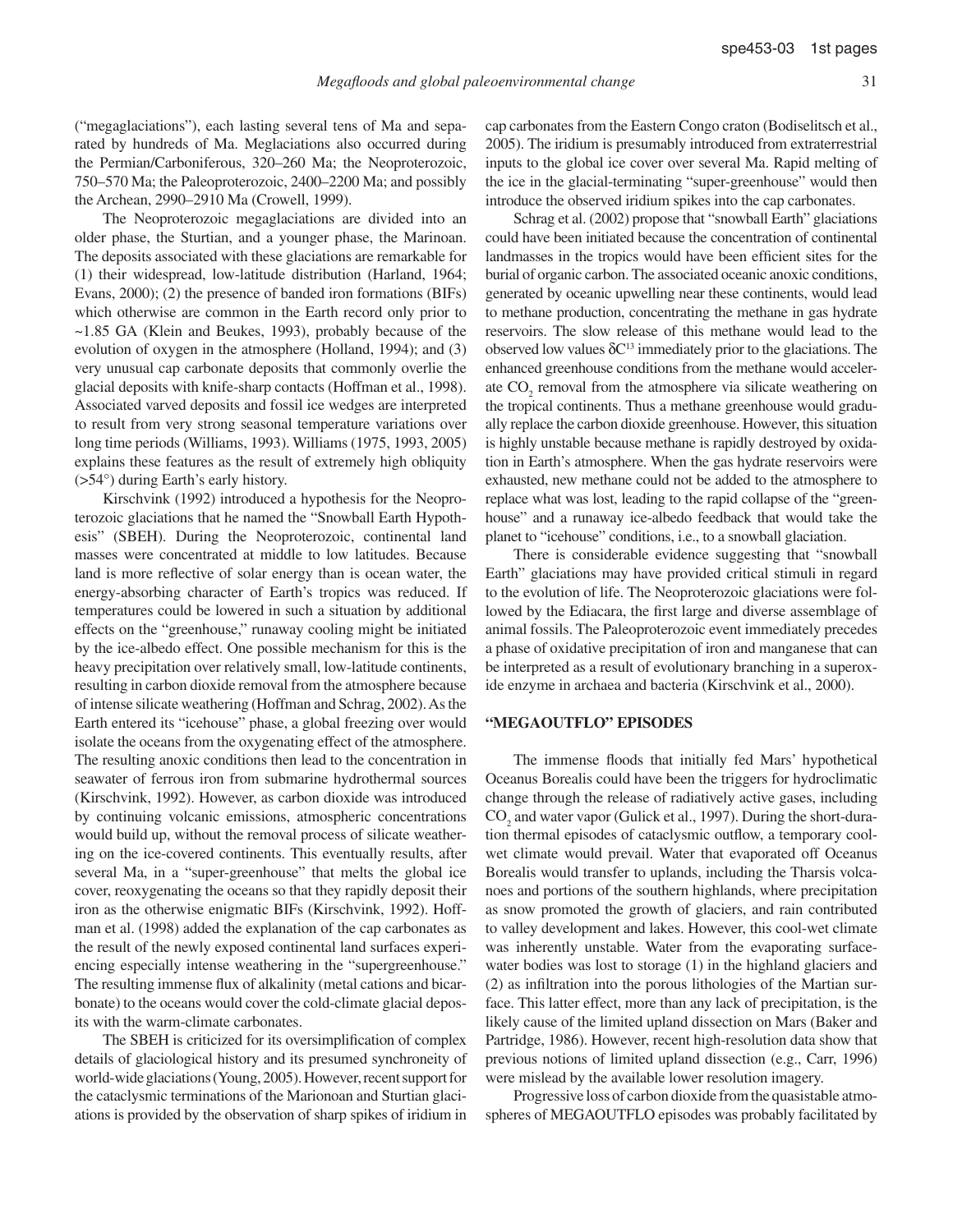

Figure 1. Schematics illustrating long-term cycling of water and carbon dioxide on Earth and Mars. (A) Earth's long-term CO<sub>2</sub> cycle. (B) North-south cross section of Mars' upper crust during the long-term quiescent phase of cold-dry surface conditions, where ground, containing carbon dioxide and perhaps methane, is confined beneath a cryosphere (icy permafrost) that is rich in gas hydrates. (C) MEGAOUTFLO event in which the crust (Fig. 1B) is disrupted by a short-term pulse for tectonic and volcanic activity, while huge outflow events deliver water and sediment to the northern plains and radiatively active gases to the atmosphere. (D) The result is a more Earth-like Mars (compare to Fig. 1A) in which a temporary greenhouse warming promotes active hydrological cycling through the atmosphere; however, this greenhouse would be rapidly terminated because of water storage as glaciers, infiltration of surface water into the porous lithologies of the Martian surface, and silicate weathering that would transfer bicarbonates to the subsurface with the infiltrating water; in centuries or millennia Mars would revert to the conditions illustrated in Figure 1B**.**

 $(1)$  dissolved gas in infiltrating acidic water and  $(2)$  silicate weathering producing bicarbonate that was carried into the subsurface by infiltration. Subsequent underground carbonate precipitation would then release some of the  $CO<sub>2</sub>$  back to the groundwater. However, the developing permafrost from a cooling climate would have trapped this gas in the subsurface. The permafrost zone would have developed as the surface greenhouse effect, promoted by a MEGAOUTFLO episode, went into decline because of the progressive loss of its gases to the subsurface by solution in infiltrating waters. As the permafrost extended downward into the stability field for  $\mathrm{CO}_2$  clathrate, this gas hydrate would then accumulate above the gas-charged groundwater. Thus the long-term reservoir for carbon on Mars is a sequestering underground in the forms of (1) clathrate (gas hydrate), (2) gas-charged groundwater, and (3) carbonate cements in crustal rocks. Only occasionally, and for relatively short duration, does carbon get transferred to the atmosphere, as greenhouse-promoting carbon dioxide, during the cataclysmic ocean-forming (MEGAOUTFLO) episodes. Oceanus Borealis (and the later smaller scale lacustrine episodes) does not last long enough in any individual episode for appreciable carbonate deposition. Moreover, the volcanism and water vapor associated with MEGAOUTFLO generate an acidic atmosphere (water, sulfur dioxide, carbon dioxide) that promotes the formation of salt crusts over the entire surface. These ideas seem to explain the lack of observed carbonates in spectra from the Thermal Emission Spectrometer (TES) instrument on Mars Global Surveyor. The short duration of the ocean-forming phases is also consistent with the very low degradation rates (Golombek and Bridges, 2000) for the Martian surface during the long period after heavy bombardment.

The recent discovery of small amounts of methane in the Martian atmosphere (Krasnopolsky et al., 2004) opens up an even more intriguing scenario for MEGAOUTFLO. The methane could be derived from a deep biosphere of methanogens in the Martian groundwater. Isolated below the ice-rich permafrost, this biosphere would produce the more effective greenhouse gas

32 *Baker*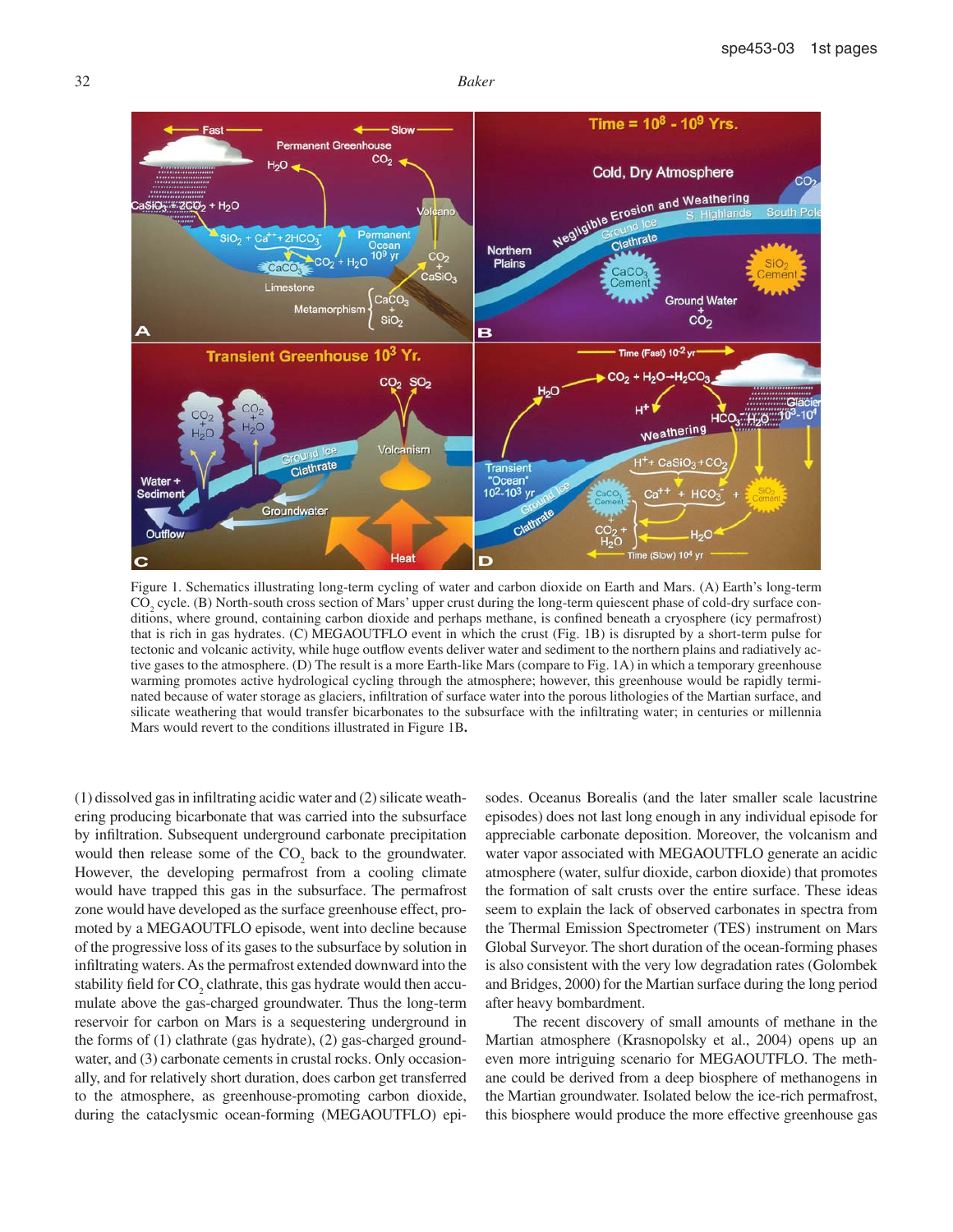



Figure 2. Schematic diagrams comparing the Snowball Earth Hypothesis (A) with the Mars MEGAOUTFLO hypothesis (B; MEGAOUTFLO diagrams correspond, respectively, from top to bottom to Figures 1D, 1B, and 1C). (A) Earth's stable state (upper left) has a persistent ocean in which carbon is precipitated from bicarbonate that is mobilized by the weathering of its landmasses (see also Fig. 1A); if perturbed to a runaway ice-albedo feedback, the ocean can be largely isolated from the atmosphere (middle left), achieving a so-called "snowball" state. The ocean will locally become anoxic, permitting the mobilization of iron and its eventual sequestering as banded iron formations (BIF); however, the continuing outgassing of carbon dioxide to the atmosphere will eventually create a supergreenhouse, melting the ice and producing the very intense weathering that brings cap carbonates to the oceans (lower left). Each of these phases has an equivalent in the MEGAOUTFLO scenario (right on "B").

methane, which would be stored in the ground ice as gas hydrate. Release of methane by MEGAOUTFLO episodes (one of which seems to have occurred in very recent geological time) would then have produced even more effective quasistable atmospheric warming than would be possible with carbon dioxide.

 $CaCO<sub>3</sub>$ 

## **DISCUSSION**

In a very broad sense, the Mars cataclysmic outflow events and associated cycles of MEGAOUTFLO can be considered to be broadly analogous to the terrestrial episodes of supercontinent assembly and breakup that are associated with megaglaciations. Continental positioning impacted Earth's long-term carbon cycling, perhaps triggering the spectacular "snowball" glaciations. Icehouse/greenhouse transitions occurred on both planets. Because of the continuous presence of an ocean on its surface, the megafl oods of Earth seem to have been only effective at changing

climate within an overall glacial epoch. For Mars, the MEGA-OUTFLO hypothesis envisions a central role for megaflooding to induce global climate change.

Volcanism

The stable state for Earth throughout its geological history is one of balance between (1) carbon dioxide input to the atmosphere by volcanism and (2) carbon dioxide removal by weathering of continental rocks and precipitation as marine carbonates (Fig. 1A). In contrast, the stable state for long periods of Mars history is carbon dioxide sequestration in groundwater and ground ices (Fig. 1B), including clathrates. During the Proterozoic megaglaciations, however, Earth switched to a cold-dry, Marslike icehouse. The SBEH proposes that this occurs by freezing over of the global ocean. This extreme state is unstable, and it is terminated cataclysmically when carbon dioxide released from volcanism builds to a critical supergreenhouse level, resulting in melting of all surface ice and the very rapid drawdown of atmospheric  $CO<sub>2</sub>$  and associated precipitation of carbonates (Fig. 2).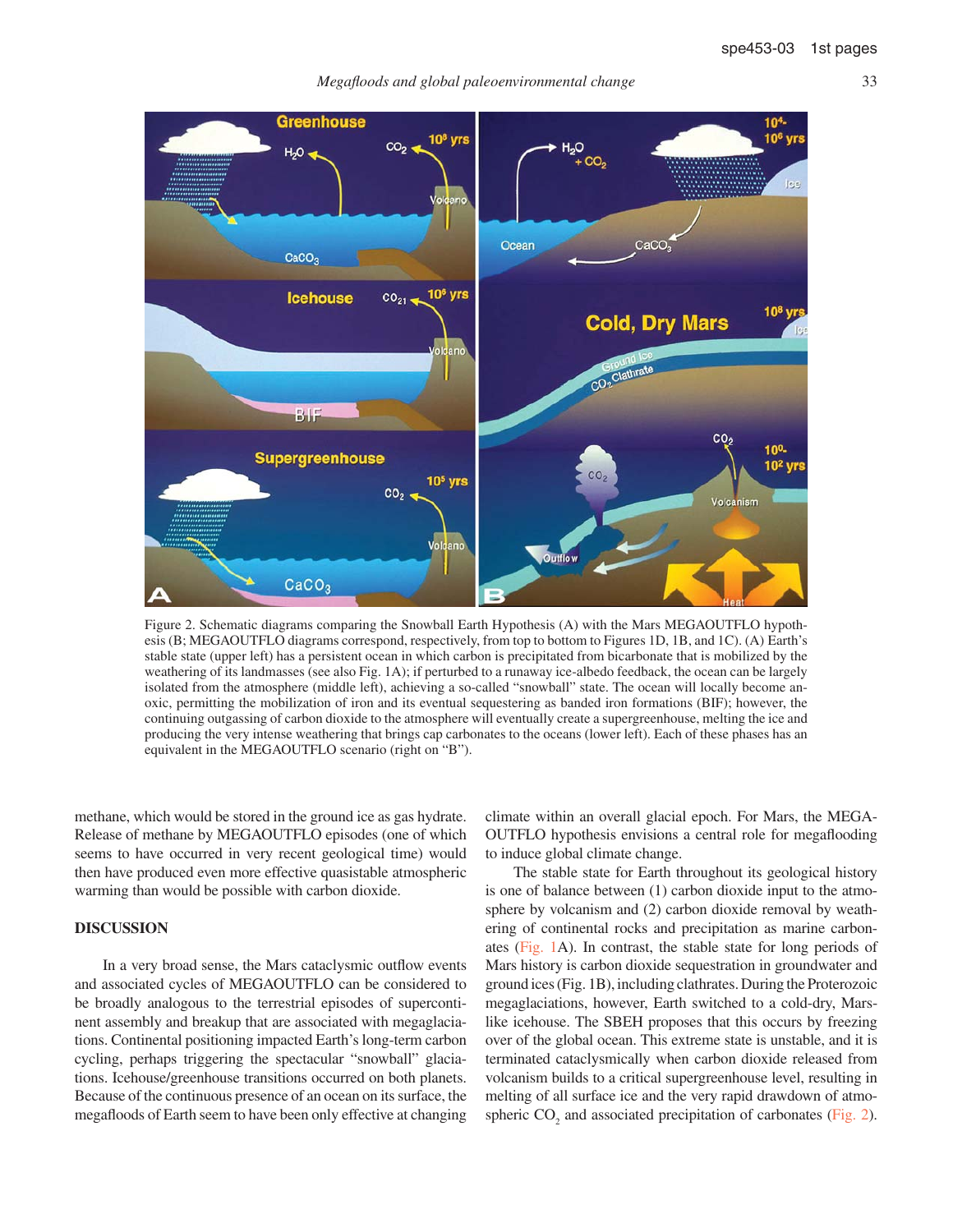Similarly, MEGAOUTFLO holds that Mars' stable cold-dry state is terminated by cataclysmic outburst flooding, injecting carbon dioxide (and perhaps other greenhouse gases) into the atmosphere (Fig. 1C). For short periods of time (perhaps thousands of years), Mars experienced an Earth-like water/carbon dioxide cycle (Fig. 1D).

## **ACKNOWLEDGMENTS**

This chapter is Contribution No. 66 of the Arizona Laboratory for Paleohydrological and Hydroclimatological Analysis.

## **REFERENCES CITED**

- Baker, V.R., 1973, Paleohydrology and sedimentology of Lake Missoula flooding in eastern Washington: Geological Society of America Special Paper 144, 79 p.
- Baker, V.R., ed., 1981, Catastrophic Flooding: The Origin of the Channeled Scabland: Stroudsburg, Pennsylvania, Dowden, Hutchinson and Ross, 360 p.
- Baker, V.R., 1982, The Channels of Mars: Austin, Texas, University of Texas Press, 198 p.
- Baker, V.R., 2001, Water and the Martian landscape: Nature, v. 412, p. 228– 236, doi: 10.1038/35084172.
- Baker, V.R., 2002, High-energy megafloods: planetary settings and sedimentary dynamics, *in* Martini, I. P., Baker, V. R., and Garzon, G., eds., Flood and Megaflood Processes and Deposits: Recent and Ancient Examples: International Association of Sedimentologists, Special Paper No. 32, p. 3–15.
- Baker, V.R., 2003, Planetary science: Icy Martian mysteries: Nature, v. 426, p. 779–780, doi: 10.1038/426779a.
- Baker, V.R., 2004, A brief geological history of water on Mars, *in* Seckbach, J., ed., Origins: Genesis, evolution, and biodiversity of microbial life in the universe: Dordrecht, The Netherlands, Kluwer, p. 621–631.
- Baker, V.R., 2005, Picturing a recently active Mars: Nature, v. 434, p. 280–283, doi: 10.1038/434280a.
- Baker, V.R., and Milton, D.J., 1974, Erosion by catastrophic floods on Mars and Earth: Icarus, v. 23, p. 27–41, doi: 10.1016/0019-1035(74)90101-8.
- Baker, V.R., and Partridge, J., 1986, Small Martian valleys: pristine and degraded morphology: Journal of Geophysical Research, v. 91, p. 3561–3572, doi: 10.1029/JB091iB03p03561.
- Baker, V.R., Strom, R.G., Gulick, V.C., Kargel, J.S., Komatsu, G., and Kale, V.S., 1991, Ancient oceans, ice sheets and hydrological cycle on Mars: Nature, v. 352, p. 589–594.
- Baker, V.R., Carr, M.H., Gulick, V.C., Williams, C.R., and Marley, M.S., 1992, Channels and valley networks, *in* Kieffer, H.H., Jakosky, B., and Snyder, C., eds., Mars: Tucson, University of Arizona Press, p. 493–522.
- Baker, V.R., Benito, G., and Rudoy, A.N., 1993, Paleohydrology of late Pleistocene superflooding, Altai Mountains, Siberia: Science, v. 259, p. 348-350, doi: 10.1126/science.259.5093.348.
- Baker, V.R., Strom, R.G., Dohm, J.M., Gulick, V.C., Kargel, J.S., Komatsu, G., Ori, G.G., and Rice, J.W., Jr., 2000, Mars' Oceanus Borealis, Ancient Glaciers, and the MEGAOUTFLO Hypothesis, *in* Lunar and Planetary Science XXXI: Houston, Texas, Lunar and Planetary Institute, Abstract No. 1863.
- Barber, D.C., Dyke, A., Hillaire-Marcel, C., Jennings, A.E., Andrews, J.T., Kerwin, M.W., Bilodeau, G., McNeely, R., Southon, J., Morehead, M.D., and Gagnon, J.M., 1999, Forcing of the cold event of 8200 years ago by catastrophic drainage of Laurentide lakes: Nature, v. 400, p. 344–348, doi: 10.1038/22504.
- Benn, D.I., and Evans, D.J.A., 1998, Glaciers and Glaciation: London, Arnold, 734 p.
- Berman, D.C., and Hartmann, W.K., 2002, Recent fluvial, volcanic, and tectonic activity on the Cerberus Plains of Mars: Icarus, v. 159, p. 1–17, doi: 10.1006/icar.2002.6920.
- Bjornsson, H., 2002, Subglacial lakes and jokulhlaups in Iceland: Global and Planetary Change, v. 35, p. 255–271, doi: 10.1016/S0921-8181(02) 00130-3.
- Blanchon, P., and Shaw, J., 1995, Reef drowning during the last deglaciation: Evidence for catastrophic sea-level rise and ice sheet collapse: Geology, v. 23, p. 4–8, doi: 10.1130/0091-7613(1995)023<0004:RDDTLD> 2.3.CO;2.
- Bodiselitsch, B., Koeberl, C., Master, S., and Reimold, W.U., 2005, Estimating duration and intensity of Neoproterozoic snowball glaciations from Ir anomalies: Science, v. 308, p. 239–242.
- Bond, G.C., and Lotti, R., 1995, Iceberg discharges into the North Atlantic on millennial time-scales during the last glaciation: Science, v. 267, p. 1005–1010, doi: 10.1126/science.267.5200.1005.
- Boynton, W.V., Feldman, W.C., Squyres, S.W., Prettyman, T.H., Brückner, J., Evans, L.G., Reedy, R.C., Starr, R., Arnold, J.R., Drake, D.M., Englert, P.A.J., Metzger, A.E., Mitrofanov, I., Trombka, J.I., d'Uston, C., Wänke, H., Gasnault, O., Hamara, D.K., Janes, D.M., Marcialis, R.L., Maurice, S., Mikheeva, I., Taylor, G.J., Tokar, R., and Shinohara, C., 2002, Distribution of Hydrogen in the near surface of Mars: Evidence for subsurface ice deposits: Science, v. 297, p. 81–85, doi: 10.1126/science.1073722.
- Brennand, T.A., and Shaw, J., 1994, Tunnel channels and associated landforms: Their implications for ice sheet hydrology: Canadian Journal of Earth Sciences, v. 31, p. 502–522.
- Broecker, W.S., Kennett, J.P., Flower, B.P., Teller, J.T., Trumbore, S., Bonani, G., and Wolfi, W., 1989, The routing of meltwater from the Laurentide ice-sheet during the Younger Dryas cold episode: Nature, v. 341, p. 318–321, doi: 10.1038/341318a0.
- Budyko, M.I., 1966, Polar ice and climate, *in* Fletcher, G., ed., Proceedings of the Symposium on the Arctic Heat Budget and Atmospheric Circulation: Santa Monica, California, The Rand Corp., p. 3–21.
- Budyko, M.I., 1969, The effect of solar radiation on the climate of the Earth: Tellus, v. 21, p. 611–619.
- Burr, D.M., McEwen, A., and Sakimoto, S.E.H., 2002, Recent aqueous floods from the Cerberus Fossae, Mars: Geophysical Research Letters, v. 29, doi: 10.1029/2001GL013345.
- Cabrol, N.A., and Grin, E.A., 1999, Distribution, classification, and ages of martian impact crater lakes: Icarus, v. 142, p. 160–172, doi: 10.1006/ icar.1999.6191.
- Cabrol, N.A., and Grin, E.A., 2001, The evolution of lacustrine environments on Mars: Is Mars only hydrologically dormant?: Icarus, v. 149, p. 291– 328, doi: 10.1006/icar.2000.6530.
- Carr, M.J., 1979, Formation of Martian flood features by release of water from confined aquifers: Journal of Geophysical Research, v. 84, p. 2995-3007, doi: 10.1029/JB084iB06p02995.
- Carr, M.J., 1996, Water on Mars: Oxford, Oxford University Press, 229 p.
- Carr, M.H., 2000, Martian oceans, valleys and climate: Astronomy and Geophysics, v. 41, p. 3.21–3.26.
- Chapman, M.G., 1994, Evidence, age, and thickness of a frozen paleolake in Utopia Planitia, Mars: Icarus, v. 109, p. 393–406, doi: 10.1006/icar.1994.1102.
- Chapman, M.G., Gudmundsson, M.T., Russell, A.J., and Hare, T.M., 2003, Possible Juventae Chasma sub-ice volcanic eruptions and Maja Valles ice outburst floods, Mars: Implications of MGS crater densities, geomorphology, and topography: Journal of Geophysical Research, v. 108, doi: 10.1029/2002JE002009.
- Clarke, G., Leverington, D., Teller, J., and Dyke, A., 2004, Paleohydraulics of the last outburst flood from glacial Lake Agassiz and the 8200 BP cold event: Quaternary Science Reviews, v. 23, p. 389–407, doi: 10.1016/j. quascirev.2003.06.004.
- Clarke, G.K.C., Leverington, D.W., Teller, J.T., Dyke, A.S., and Marshall, S.J., 2005, Fresh arguments against the Shaw megaflood hypothesis: A reply to comments by David Sharpe on "Paleohydraulics of the last outburst flood from glacial Lake Agassiz and the 8200 BP cold event": Quaternary Science Reviews, v. 24, p. 1533–1541, doi: 10.1016/j.quascirev.2004.12.003.
- Clifford, S.M., 1993, A model for the hydrologic and climatic behavior of water on Mars: Journal of Geophysical Research, v. 98, p. 10,973–11,016, doi: 10.1029/93JE00225.
- Clifford, S.M., and Parker, T.J., 2001, The evolution of the martian hydrosphere: Implications for the fate of a primordial ocean and the current state of the northern plains: Icarus, v. 154, p. 40–79, doi: 10.1006/icar.2001.6671.
- Crowell, J.C., 1999, Pre-Mesozoic ice ages: Their bearing on understanding the climate system: Geological Society of America Memoir, v. 192, 106 p.
- Denton, G.H., and Sugden, D.E., 2005, Meltwater features that suggest Miocene ice-sheet overriding of the Transantarctic Mountains in Victoria Land, Antarctica: Geografiska Annaler, v. 87A, p. 1-19.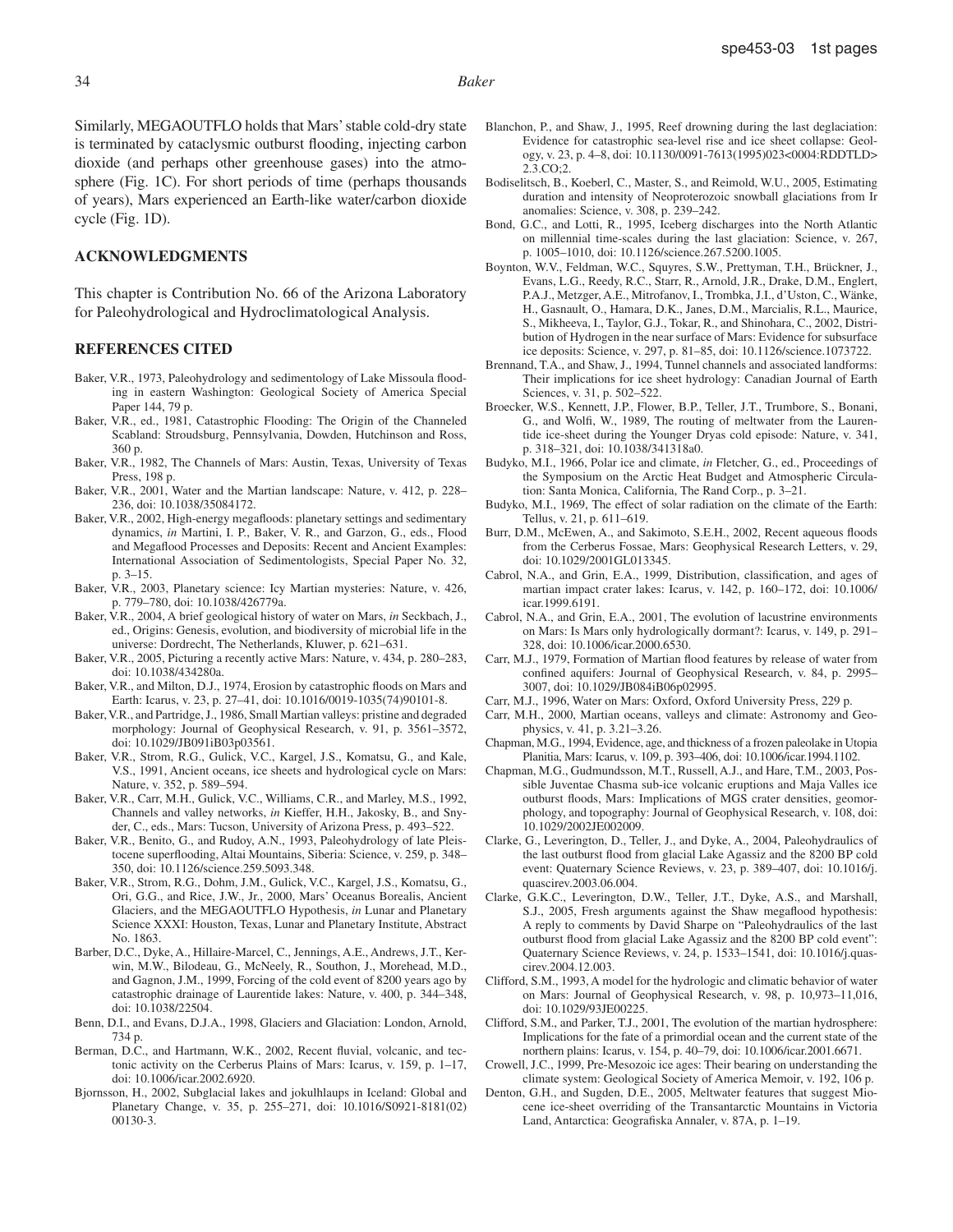- Donnelly, J.P., Driscoll, N.W., Uchupi, E., Kelgwin, L.D., Schwab, W.C., Theiler, E.R., and Swift, S.A., 2005, Catastrophic meltwater discharge down the Hudson Valley: A potential trigger for the Intra-Allerod cold period: Geology, v. 33, p. 89–92, doi: 10.1130/G21043.1.
- Dugdale, R.C., Lyle, M., Wilkerson, F.P., Chai, F., Barber, R.T., and Peng, T.H., 2004, Influence of equatorial diatom processes on Si deposition and atmospheric CO2 cycles at glacial/interglacial timescales: Paleoceanography, v. 19, doi: 10.1029/2003PA000929.
- Erikson, E., 1968, Air-ocean-icecap interactions in relation to climate fluctuations and glaciation Cycles: Meteorological Monographs, v. 8, p. 68–92.
- Evans, D.A., 2000, Stratigraphic, geochronological, and paleomagnetic constraints upon the Neoproterozoic climatic paradox: American Journal of Science, v. 300, p. 347–433, doi: 10.2475/ajs.300.5.347.
- Fairbanks, R.G., 1989, A 17,000-year glacio-eustatic sea level record: Influence of glacial melting rates on the Younger Dryas event and deep ocean circulation: Nature, v. 342, p. 637–642, doi: 10.1038/342637a0.
- Fisher, T.G., and Shaw, J., 1993, A depositional model for Rogen moraine, with examples from the Avalon Peninsula, Newfoundland, Canada: Canadian Journal of Earth Sciences, v. 29, p. 669–686.
- Golombek, M.P., and Bridges, N.T., 2000, Erosion rates on Mars and implications for climate change: Constraints from the Pathfinder landing site: Journal of Geophysical Research, v. 105, p. 1841–1853, doi: 10.1029/1999JE001043.
- Gough, D.O., 1981, Solar interior structure and luminosity variations: Solar Physics, v. 74, p. 21–34, doi: 10.1007/BF00151270.
- Gross, M.G., 1987, Oceanography: A view of the Earth: Englewood Cliffs, Prentice-Hall, 406 p.
- Grosswald, M.G., 1980, Late Weichselian Ice Sheet of northern Eurasia: Quaternary Research, v. 13, p. 1–32, doi: 10.1016/0033-5894(80)90080-0.
- Grosswald, M.G., 1999, Cataclysmic Megafloods in Eurasia and the Polar Ice Sheets: Moscow, Scientific World (in Russian), 120 p.
- Gulick, V.C., Tyler, D., McKay, C.P., and Haberle, R.M., 1997, Episodic oceaninduced CO2 pulses on Mars: Implications for fluvial valley formation: Icarus, v. 130, p. 68–86, doi: 10.1006/icar.1997.5802.
- Harland, W.B., 1964, Evidence or late Precambrian glaciation and its significance, *in* Nairn, A. E. M., ed., Problems in paleoclimatology: London, Wiley, p. 119–149.
- Hartmann, W.K., and Berman, D.C., 2000, Elysium Planitia lava flows: Crater count chronology and geological implications: Journal of Geophysical Research, v. 105, p. 15011–15025, doi: 10.1029/1999JE001189.
- Head, J.W., Hiesinger, H., Ivanov, M.A., Kreslavsky, M.A., Pratt, S., and Thomson, B.J., 1999, Possible ancient oceans on Mars: Evidence from Mars Orbiter Laser Altimeter data: Science, v. 286, p. 2134–2137, doi: 10.1126/science.286.5447.2134.
- Head, J.W., Kreslavsky, M.A., and Pratt, S., 2002, Northern lowlands of Mars: Evidence for widespread volcanic flooding and tectonic deformation of the Hesperian Period: Journal of Geophysical Research, v. 107, doi: 10.1029/2000JE001445.
- Head, J.W., Mustard, J.F., Kreslavsky, M.A., Milliken, R.E., and Marchant, D.R., 2003, Recent ice ages on Mars: Nature, v. 426, p. 797–802, doi: 10.1038/nature02114.
- Herget, J., 2005, Reconstruction of Pleistocene Ice-Dammed Lake Outburst Floods in the Altai Mountains, Siberia: Geological Society of America Special Paper, v. 386, 118 p.
- Hesse, R., Rashid, H., and Khodabkhsk, S., 2004, Fine-grained sediment lofting from meltwater-generated turbidity currents during Heinrich events: Geology, v. 32, p. 449–452, doi: 10.1130/G20136.1.
- Hoffman, N., 2000, White Mars: A new model for Mars' surface and atmosphere based on CO<sub>2</sub>: Icarus, v. 146, p. 326–342, doi: 10.1006/icar.2000.6398.
- Hoffman, P.F., and Schrag, D.P., 2002, The snowball Earth hypothesis: Testing the limits of global change: Terra Nova, v. 14, p. 129–155, doi: 10.1046/j.1365-3121.2002.00408.x.
- Hoffman, P.F., Kaufman, A.J., Halverson, G.P., and Schrag, D.P., 1998, A Neoproterozoic snowball Earth: Science, v. 281, p. 1342–1346, doi: 10.1126/science.281.5381.1342.
- Holland, H.D., 1994, Early Proterozoic atmospheric change, *in* Bengston, S., ed., Early life on Earth: Nobel Symposium No. 84, New York, Columbia University Press, p. 237–244.
- Irwin, R.P., III, Howard, A.D., and Maxwell, T.A., 2004, Geomorphology of Ma'adim Vallis, Mars, and associated paleolake basins: Journal of Geophysical Research, v. 109, doi: 10.1029/2004JE002287.
- Ivanov, M.A., and Head, J.W., III, 2001, Chryse Planitia, Mars: Topographic configuration, outflow channel continuity and sequence, and tests for hypothesized ancient bodies of water using Mars Orbiter Laser Altimeter (MOLA) data: Journal of Geophysical Research, v. 106, p. 3275– 3295, doi: 10.1029/2000JE001257.
- Kargel, J.S., 2004, Mars: A Warmer Wetter Planet: Berlin, Springer, 557 p.
- Kargel, J.S., Tanaka, K.A., Baker, V.R., and Komatsu, G., 2000, Formation and Dissociation of Clathrate Hydrates on Mars: Polar Caps, Northern Plains, and Highlands Crust, *in* Lunar and Planetary Science XXXI, Houston, Texas, Lunar and Planetary Institute, Abstract No. 1891.
- Kehew, A.E., and Teller, J.T., 1994, History of the late glacial runoff along the southwestern margin of the Laurentide Ice Sheet: Quaternary Science Reviews, v. 13, p. 859–877, doi: 10.1016/0277-3791(94)90006-X.
- Kennett, J.P., Cannariato, K.G., Hendy, I.L., and Behl, R.J., 2000, Carbon isotopic evidence for Methane hydrate instability during Quaternary interstadials: Science, v. 288, p. 128–133, doi: 10.1126/science.288.5463.128.
- Kerr, R.A., 1993, An 'Outrageous Hypothesis' for Mars: Episodic Oceans: Science, v. 259, p. 910–911.
- Kirschvink, J.L., 1992, Late Proterozoic low-latitude global glaciation: The snowball Earth, *in* Schopf, J.W., and Klein, C., eds., The Proterozoic biosphere: A multidisciplinary study: Cambridge, UK, Cambridge University Press, p. 51–52.
- Kirschvink, J.L., Gaidos, E.J., Bertanie, L.E., Beukes, N.J., Gutzmer, J., Maepa, L.N., and Steinberger, R.E., 2000, Paleoproterozoic snowball Earth: Extreme climatic and geochemical global change and its biological consequences: Proceedings of the National Academy of Sciences of the United States of America, v. 97, no. 4, p. 1400–1405, doi: 10.1073/ pnas.97.4.1400.
- Klein, C., and Beukes, N.J., 1993, Sedimentology and geochemistry of the glaciogenic late Proterozoic Rapitan iron-formation in Canada: Economic Geology and the Bulletin of the Society of Economic Geologists, v. 84, p. 1733–1774.
- Komar, P., 1979, Comparisons of the hydraulics of water flows in the Martian outflow channels with flows of similar scale on Earth: Icarus, v. 37, p. 156–181, doi: 10.1016/0019-1035(79)90123-4.
- Komar, P.D., 1980, Modes of sediment transport in channelized flows with ramifications to the erosion of Martian outflow channels: Icarus, v. 42, p. 317–329, doi: 10.1016/0019-1035(80)90097-4.
- Komatsu, G., Kargel, J.S., Baker, V.R., Strom, R.G., Ori, G.G., Mosangini, G., and Tanaka, K.L., 2000, A chaotic terrain formation hypothesis: Explosive outgas and outflow by dissociation of clathrate on Mars, in Lunar and Planetary Science XXXI: Houston, Texas, Lunar and Planetary Institute, Abstract No. 1434.
- Kor, P., Shaw, J., and Sharpe, D.R., 1991, Erosion of bedrock by subglacial meltwater, Georgian Bay, Ontario, a regional review: Canadian Journal of Earth Sciences, v. 28, p. 623–642.
- Kourafalou, V.H., Oey, L.Y., Wang, J.D., and Lee, T.N., 1996, The fate of river discharge on the Continental shelf. 1: Modeling the river plume and the inner shelf coastal current: Journal of Geophysical Research, v. 101, p. 3415–3434, doi: 10.1029/95JC03024.
- Krasnopolsky, V.A., Maillard, J.P., and Owen, T.C., 2004, Detection of methane in the Martian Atmosphere: Evidence for life?: Icarus, v. 172, p. 537– 547, doi: 10.1016/j.icarus.2004.07.004.
- Kuzmin, R.O., Bobina, N.N., Zabalueva, E.V., and Shashkina, V.P., 1988, Structural inhomogeneities of the Martian cryolithosphere: Solar System Research, v. 22, p. 195–212.
- Lucchitta, B.K., Ferguson, H.M., and Summers, C., 1986, Sedimentary deposits in the northern lowland plains, Mars: Journal of Geophysical Research, v. 91, p. E166–E174, doi: 10.1029/JB091iB13p0E166.
- Malin, M.C., and Edgett, K.S., 1999, Oceans or seas in the Martian northern lowlands: High-resolution imaging tests of proposed coastlines: Geophysical Research Letters, v. 26, p. 3049–3052, doi: 10.1029/1999GL002342.
- Malin, M.C., and Edgett, K.S., 2001, Global Surveyor Orbiter Camera: Interplanetary cruise through primary mission: Journal of Geophysical Research, v. 106, p. 23429–23570, doi: 10.1029/2000JE001455.
- Masursky, H., Boyce, J.M., Dial, A.L., Schaber, G.C., and Strobell, M.E., 1977, Classification and time of formation of Martian channels based on Viking data: Journal of Geophysical Research, v. 82, p. 4016–4038, doi: 10.1029/JS082i028p04016.
- Max, M.D., and Clifford, S.M., 2001, Initiation of Martian outflow channels: Related to the dissociation of gas hydrate?: Geophysical Research Letters, v. 28, p. 1787–1790, doi: 10.1029/2000GL011606.